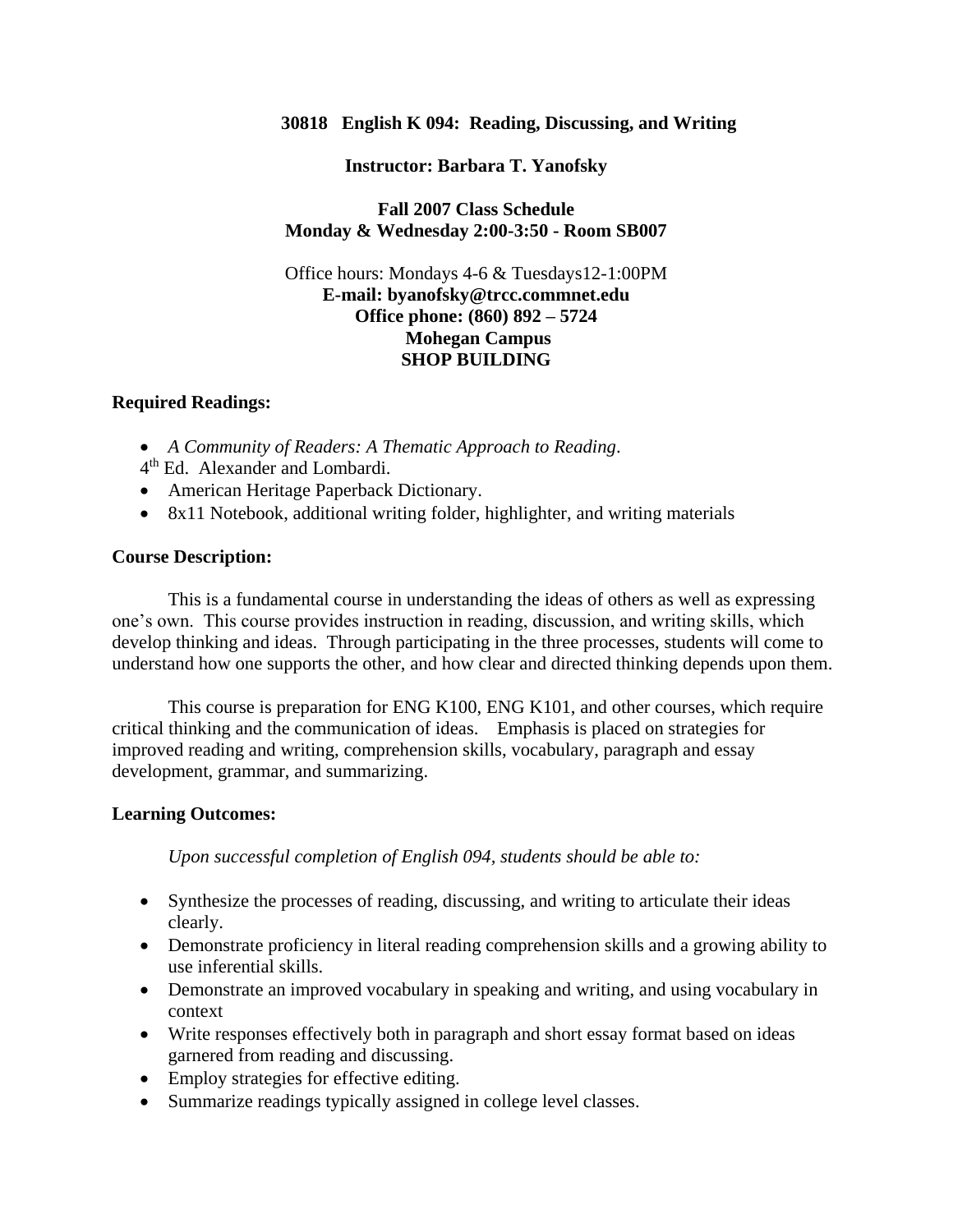• Participate actively and effectively in group discussion.

## **Grading:**

- The final grade will be a letter grade A F.
- **Students must get a "C" or better to pass this course.**
- Grading is based on:
- **Class Participation**
- Participation is extremely important because we learn from each other. Participation includes: attending **all** classes, participating in class discussions, group work, and in class writing.
- **Reading all assigned work and coming to class prepared**.
- **Quizzes and Reading Responses**.
- **Learning new vocabulary and using in appropriate context**.
- **Demonstrated ability to summarize**.
- **Mastery tests**.
- **Midterm and Final exams**.

## **Attendance:**

- Students are expected to attend **all** classes. If a student misses classes it will reflect in a lower final grade, regardless of when these absences occur and the reason(s) for which they occur. Five absences result in a "F" grade
- Class begins promptly, don't be late or leave early, it will affect your grade.
- If a student will be absent, late or have to leave early, she/he must tell me in advance.
- It is the student's responsibility to find out and do the assignment for any missed class either by contacting a friend in class, emailing the instructor or meeting the instructor.
- Quizzes **cannot** be made up
- **Tests cannot be made up unless previously arranged with me**.
- **Late Work:**
- Work is due on the dates stated in the course outline or by instructor. Managing time is essential in order to be an efficient student.
- Late work (anytime after the end of class) will receive a grade penalty.

## **Plagiarism:**

Plagiarism is the unacknowledged use of another person's words or ideas in your writing. If you use any ideas, thoughts, writing, quotes, or even paraphrase some other writer's thinking, you must acknowledge that person. Whether conscious or unconscious, plagiarism is a serious academic offence. Consequences for plagiarism can range from failing the assignment to failing the course.

## **Disabilities:**

To receive accommodations in class a student must make an appointment with the Learning Disability Specialists, Mr. Chris Scarborough (office in Mohegan library) or Judy Hilburger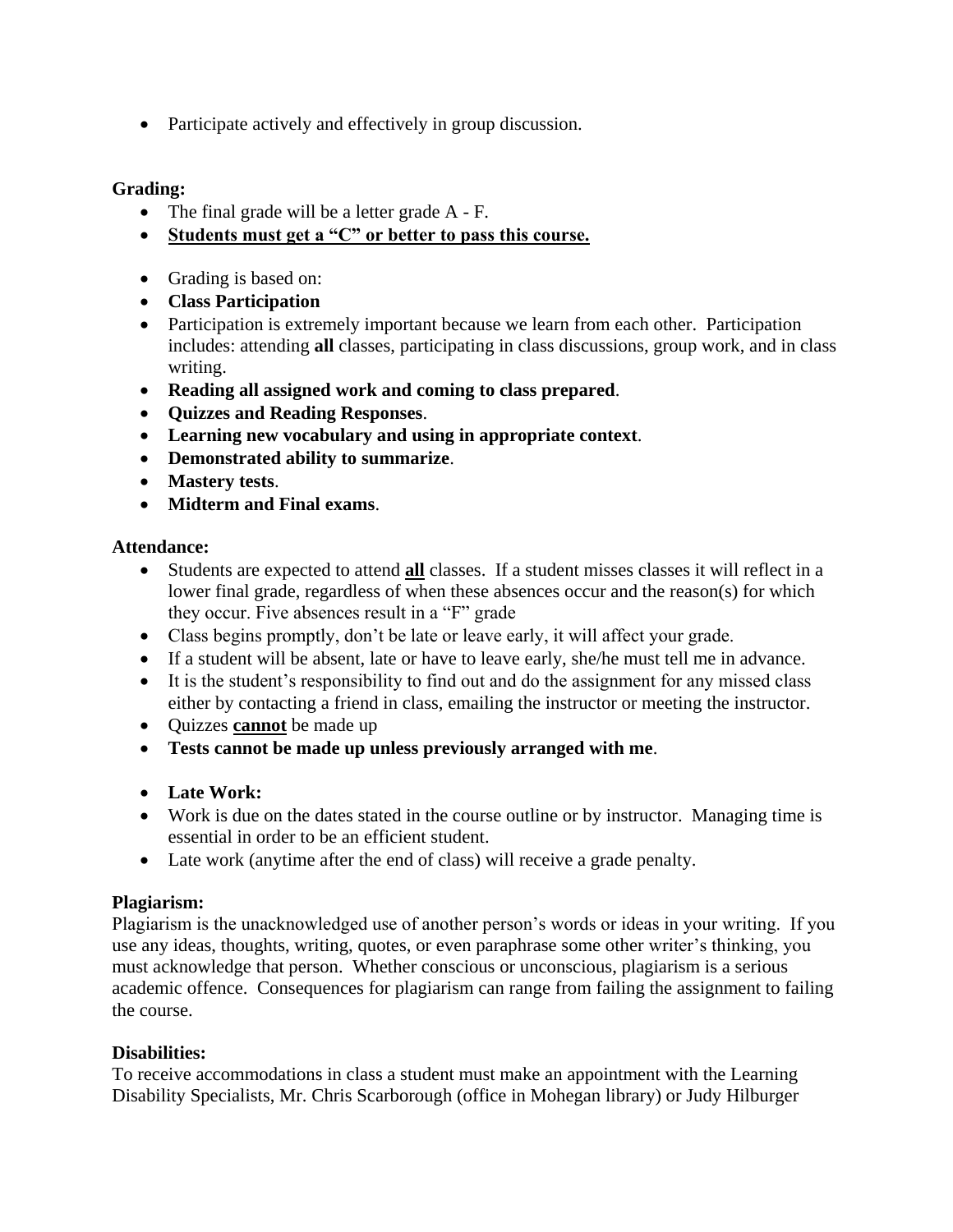(office in the Registrar's office) who will justify the special modifications that are needed to facilitate learning for the student. I will be glad to speak with a student regarding this or any special medical needs. However, this is the student's responsibility and they need to get the paperwork to the instructor as soon as possible for her to make any special accommodations.

### **Tutoring/Writing Center:**

Tutoring Academic Success Center (TASC) call (860)892-5745. Writing Center call (860) 892-5773 or 892-5769 or e-mail TRWritingcenter@trcc.commnet.edu.

## **Technology:**

Turn off your cell phone, pager, or other electronic equipment. While these are essential gadgets they **cannot** be used in the classroom. If you are expecting an important call, let the instructor know, and leave the classroom to take the call. However, the phone must be on vibrate mode.

### **College Withdrawal Policy:**

A student who finds it necessary to discontinue a course once class has met must provide notice to the Registrar. Withdrawal forms are available at the Registrar's office in both the campuses. Non punitive "W" grades are assigned to withdrawal requests. An instructor's signature is required after the deadline has passed. No withdrawals are permitted after the last class preceding the final exam. Student's who do not withdraw but simply stop attending classes will receive "F" grade for the course.

#### **Class Cancellations:**

In case of class cancellation, the instructor will notify through voice mail on her office phone (call 892-5724) and call the first person on the phone tree. Students are encouraged to call (860) 886-0177 or go online to: www.trcc.commnet.edu.

TV Channels 3 & 8 and Radio Stations: WCTY,Q105, WICH, WNLC are good sources too.

#### **Note on Reading:**

Reading is an important means of communication. It helps one to think, write, and communicate better. Just as there are different skill levels in any sport, reading has different skill levels and achievement as well. This course will help you to become active readers, help you to understand different kinds of reading and help you to develop critical thinking and writing skills. By working together, we can accomplish this goal.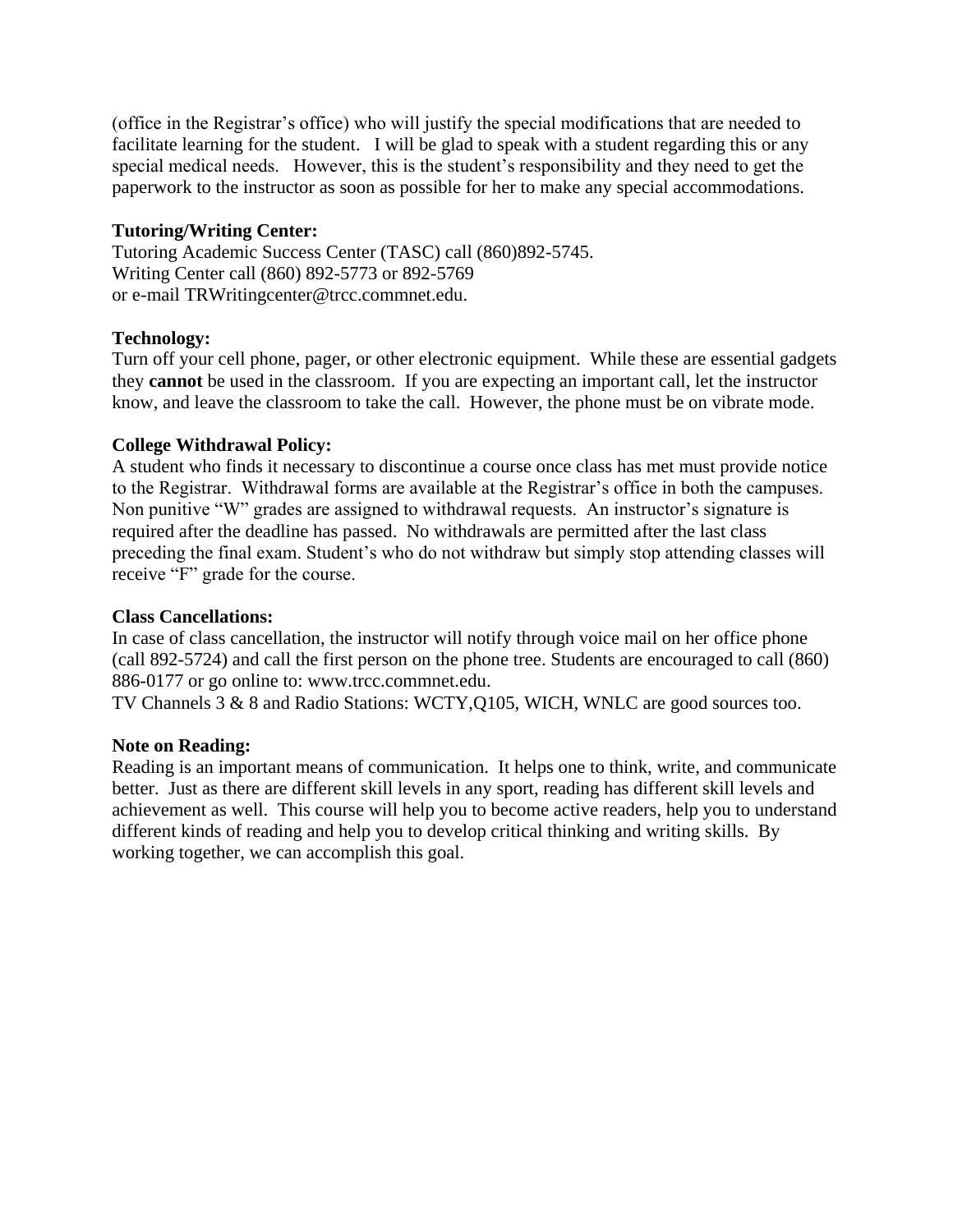## **094 Course Outline**

# **(Subject to Change)**

**Week 1 August 27 Mon. Introduction and syllabus review. In class writing. August 29**

**Wed. Reading:** *A Community of Readers,* **Introduction Welcome to** *A Community of Readers***, Why Is Reading So Important? pp. xxxiii - xxxv. Chapter 1, The Reading Process: Joining a Community of Readers pp. 3 -14. Large Group Discussion. Reading Quiz # 1**

**Week 2 September 3 - Labor Day Mon. No Class!**

### **September 5**

**Wed. Reading:** *A Community of Readers***, Chapter 1, The Reading Process, pp. 15 - 34. Small Group Work / Discussion. Reading Response #1, "How We Learn" by Ricki Linksman, pp. 460 - 467.**

## **Week 3 September 10**

**Mon. Reading:** *A Community of Readers***, Chapter 1 The Reading Process, Mastery tests 1A and 1B, pp. 15 - 34. In Class Writing / Discussion. The Reading Process Test.**

**September 12**

**Wed. Reading:** *A Community of Readers***, Chapter 2 Working with Words: Computer Technology and Beyond, pp. 51 - 68 . Small Group Work / Discussion. Reading Quiz # 2.**

**Week 4 September 17 Mon. Reading:** *A Community of Readers***, Chapter 2 Working with Words, pp. 68 - 91. Small Group Work / Discussion. Reading Response # 2,**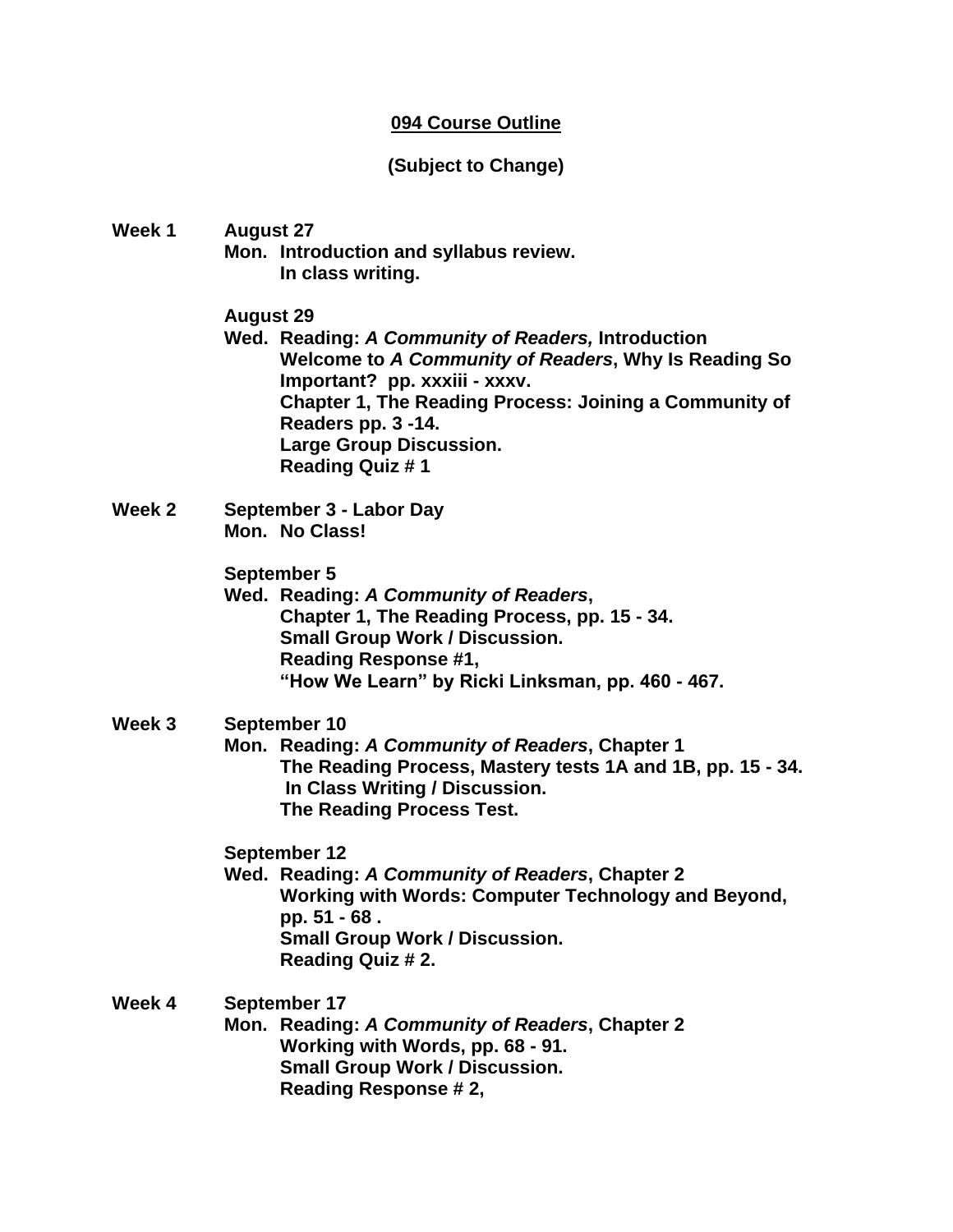**"Social and Ethical Issues of Computer Technology" by George Beekman, pp. 468 - 472.**

**September 19**

**Wed. Reading:** *A Community of Readers***, Chapter 2 Working with Words, pp. 92 - 108 Includes Chapter Review and Mastery test 1A and 2B. Large Group Discussion. Working with Words Test.**

### **Week 5 September 24**

**Mon. Reading:** *A Community of Readers***, Chapter 3 Topics and Main Ideas: Our Food, Our Culture, pp.109 - 120. In class Writing / Discussion. Reading Response # 3, "Table Rituals" by Laurie Tarkan, pp. 473 - 477.**

**September 26**

**Wed. Reading:** *A Community of Readers***, Chapter 3 Topics and Main Ideas, pp.120 - 146. Small Group Work / Discussion. Reading Quiz # 3.**

### **Week 6 October 1**

**Mon. Reading:** *A Community of Readers***, Chapter 3 Topics and Main Ideas, pp. 146 - 170. Includes Chapter review and Mastery Test 3A and 3B. Large Group Discussion. Topics and Main Ideas Test.**

### **October 3**

**Wed. Reading:** *A Community of Readers***, Chapter 4 Support for Main Ideas: Staying Well, pp.171 - 189. Small Group Work / Discussion. Reading Quiz # 4.**

**Week 7 October 8 Columbus Day – No Class!**

**October 10**

**Wed. Mon. Reading:** *A Community of Readers***, Chapter 4 Support for Main Ideas, pp.189 - 207. In class Writing / Discussion. Reading Response # 4, "Creativity and Longevity" by Norman Cousins, pp. 477 - 485.**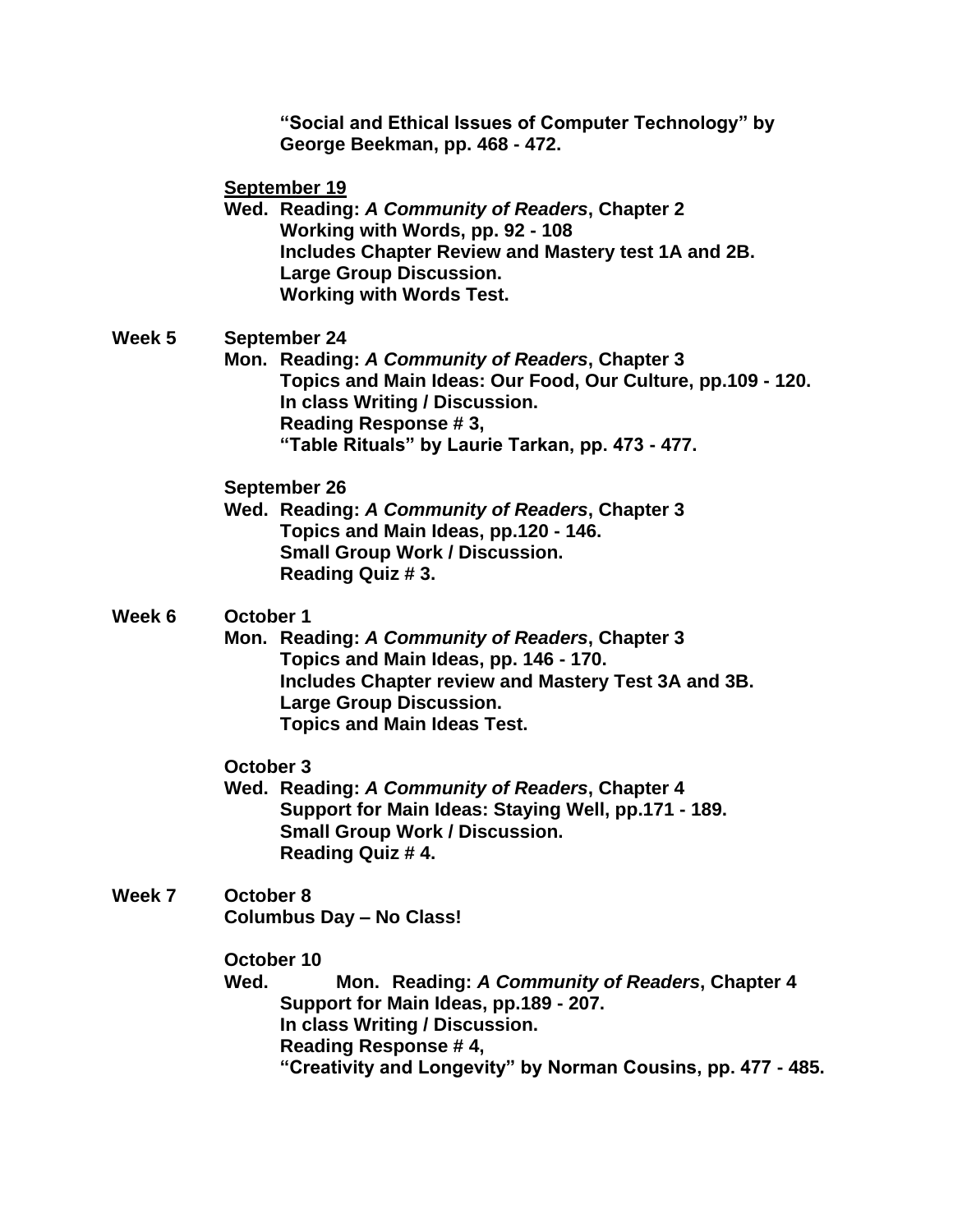**Week 8 October 15**

**Mon. Reading:** *A Community of Readers***, Chapter 4 Support for Main Ideas, pp. 207 - 227. Includes Chapter review and Mastery test 4A and 4B. Small Group Work / Discussion. Support for Main Ideas Test /Midterm Exam.**

**October 17**

**Wed. Reading:** *A Community of Readers***, Chapter 5 Patterns of Organization: Where We Live, pp. 229 - 252. Reading Response # 5, Student Choice.**

**Week 9 October 22**

**Mon. Reading:** *A Community of Readers***, Chapter 5 Patterns of Organization: Where We Live, pp. 253 - 264. Reading Response # 6, "Working with Our Hands" by Jimmy Carter and Rosalynn Carter, pp. 485 - 491.**

**October 24**

**Wed. Reading:** *A Community of Readers***, Chapter 5 Patterns of Organization, pp. 265 - 273. Reading Quiz # 5.**

## **Week 10 October 29**

**Mon. Reading:** *A Community of Readers***, Chapter 5 Patterns of Organization, pp. 273 - 285. Includes Chapter review and Mastery test 5A and 5B. Small Group Work / Discussion. Patterns of Organization Test.**

**October 31**

**Wed. Reading:** *A Community of Readers***, Chapter 6 Inferences and Reading Literature: Dealing with Gender, pp. 287 - 299. Large Group Discussion. Reading Response # 7, "Shame" by Dick Gregory, pp. 491 - 497.**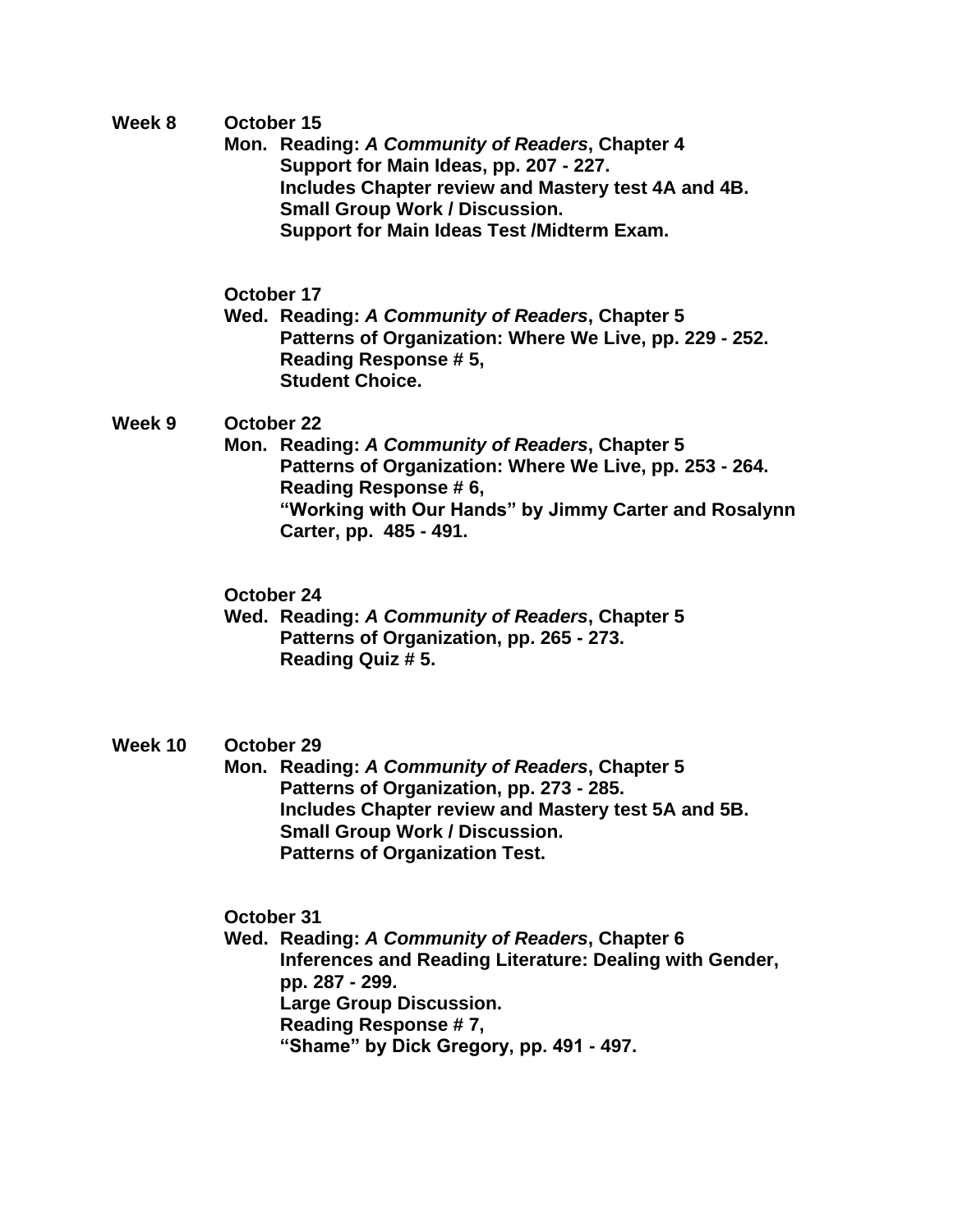| Week 11 | November 5 |
|---------|------------|
|---------|------------|

**Mon. Reading:** *A Community of Readers***, Chapter 6 Inferences and Reading Literature, pp. 300 - 311. In class Writing / Discussion. Reading Response # 8, Student Letter to the Editor.**

**November 7**

**Wed. Reading:** *A Community of Readers***, Chapter 6 Inferences and Reading Literature, pp. 311 - 332***.* **Small Group Work / Discussion. Reading Quiz # 6.**

**Week 12 November 12**

**Mon. Reading:** *A Community of Readers***, Chapter 6 Inferences and Reading Literature, pp. 333 - 349. Large Group Discussion. Inferences and Reading Literature Test.**

#### **November 14**

**Wed. Reading:** *A Community of Readers***, Chapter 7 Facts and Opinions: Living in a Diverse Society, pp. 351 - 379. In class Writing / Discussion. Reading Response # 9,**

# **Week 13 November 19**

**Mon. Reading:** *A Community of Readers***, Chapter 7 Facts and Opinions, pp. 379 - 404. In class Writing / Discussion. Facts and Opinions Test.**

**November 21 Wed. No Class - Thanksgiving Recess!**

#### **Week 14 November 26**

- **Mon. Reading:** *A Community of Readers***, Chapter 8 Critical Thinking: Science, Society, and Disease, pp. 405 - 422***.* **Small Group Work / Discussion. Reading Response # 10, "Ethical Issues Surrounding Death" by John Macionis, pp. 503 - 507.**
- **Week 14 November 28 Wed. Reading:** *A Community of Readers***, Chapter 8 Critical Thinking, pp. 422 - 437 Large Group Discussion.**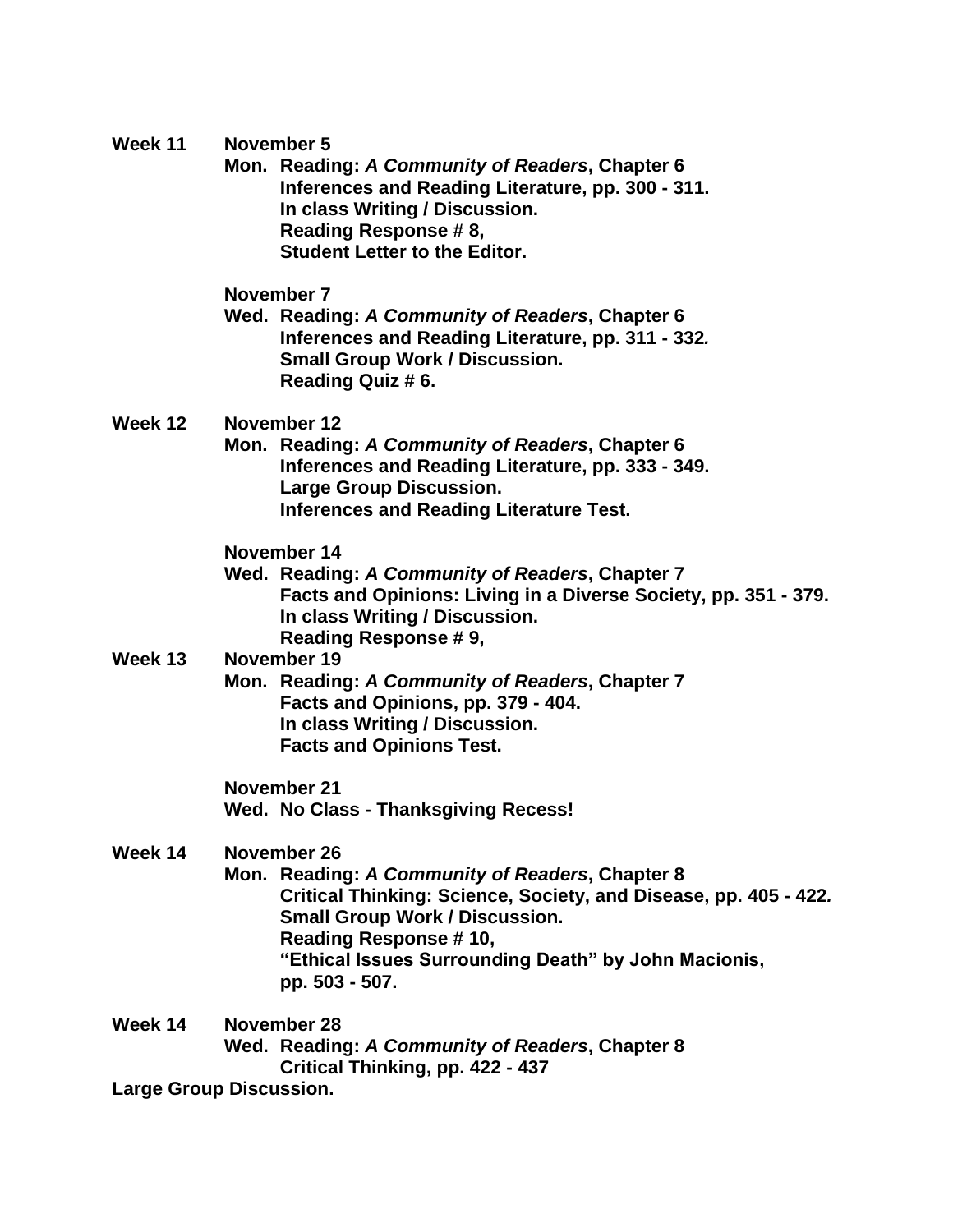**Reading Quiz # 8.**

**Week 15 December 3**

**Mon. Reading:** *A Community of Readers***, Chapter 8 Critical Thinking, pp. 437 - 458. Critical Thinking Test.**

**December 5**

**Wed. Reading: Cumulative Mastery Test 1B, pp. 519 - 527. Review course work. Large Group Discussion Review for Exit Exam.**

**Week 16 December 10 Mon. Exit Exam "The War Prayer" by Mark Twain, pp. 497**